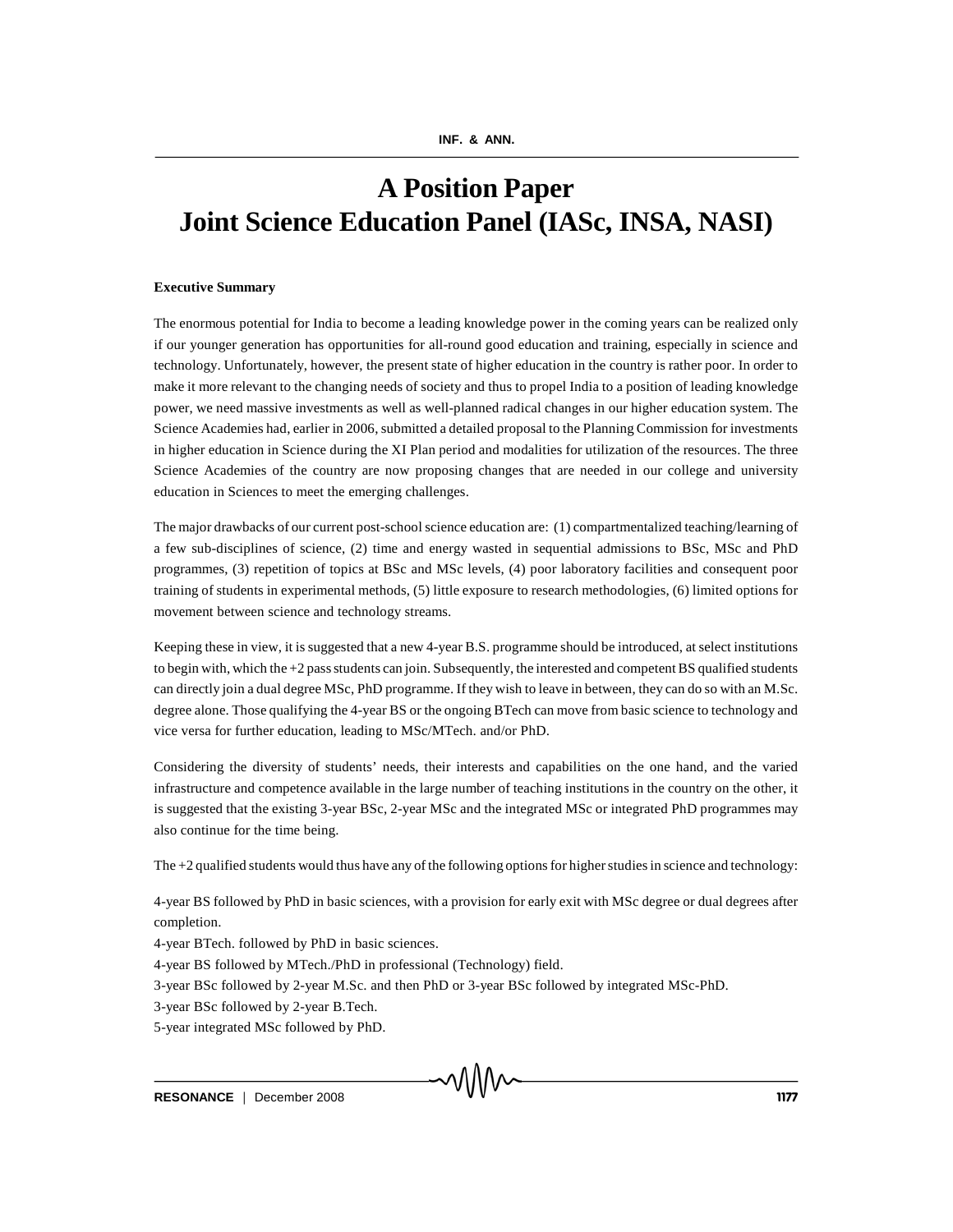#### **Vocational Courses**

It is essential that all the existing BSc and MSc as well as the proposed 4-year B.S. programmes follow the semester pattern with credit-based courses. The BSc or BS curricula must provide a broad-based learning rather than segregating 'Bio-' and 'Math-' groups very early. In addition, opportunities must be available for students to take at least 15% of credits through courses in other science disciplines and in social science/arts, etc. All science courses must have good 'hands-on' laboratory training. The teaching programmes should also include courses in research methodology and communication skills.

There is a strong need for substantial improvement in the quality and quantity of teachers at college as well as university levels. Massive efforts for continuing training of teachers to keep them abreast of developments in science are required. A strong experimentally-oriented science education system would require massive investments for developing the necessary infrastructure in universities and colleges across the country.

## **1. Introduction**

The unprecedented economic growth in India during the current decade, increasing acknowledgement of the importance of education and knowledge by its large population, and the incremental investments made over the past several decades in expanding the national base of education at all levels, should be expected to provide the necessary impetus for our nation to become a knowledge-leader in the near future. However, as has been widely discussed in recent years, the present state of higher education in general, Science in particular, is far from satisfactory. To actually realize the enormous potential of our youth power, several radical changes are required.

The Science Academies, which represent the best talent in scientific research and education in the country, have been concerned with issues that afflict higher education and research in Science in the country. It is obvious that multi-pronged approaches and strategies are required not only to restore the quality of science education and research but to actually enhance it to continually increasing levels to be internationally competitive.

On the one level, there is an urgent need for a quantum increase in the investments in science education so that our teaching institutions can provide a stimulating and rewarding atmosphere which would be conducive to creative learning. At another level, we need to bring about significant changes in how we train our young minds so that they emerge from their institutions of learning as creative and innovative individuals ready to face the challenge of successfully competing with and taking a position of leadership in the ever-advancing fields of science and technology. It is obvious that the present state of our educational institutions is far from satisfactory to generate the quality and quantity required for the nation to be anywhere near the leading edge. We not only need a large number of new universities and colleges to provide the required increase in quantity of young people trained in different branches of science and technology, but we also need to significantly improve the quality of training.

On an earlier occasion, the Science Academies had deliberated upon the minimal requirements of investments through public funds to improve the "hardware" that would facilitate the desired increase in quantity and quality of trained human resource and submitted their considered proposals to the Planning Commission (please see Appendices I and II). It is clear, however, that mere increase in investment cannot improve the quality. Therefore, the Science Academies also have examined the actual manner of training of the young human resource in science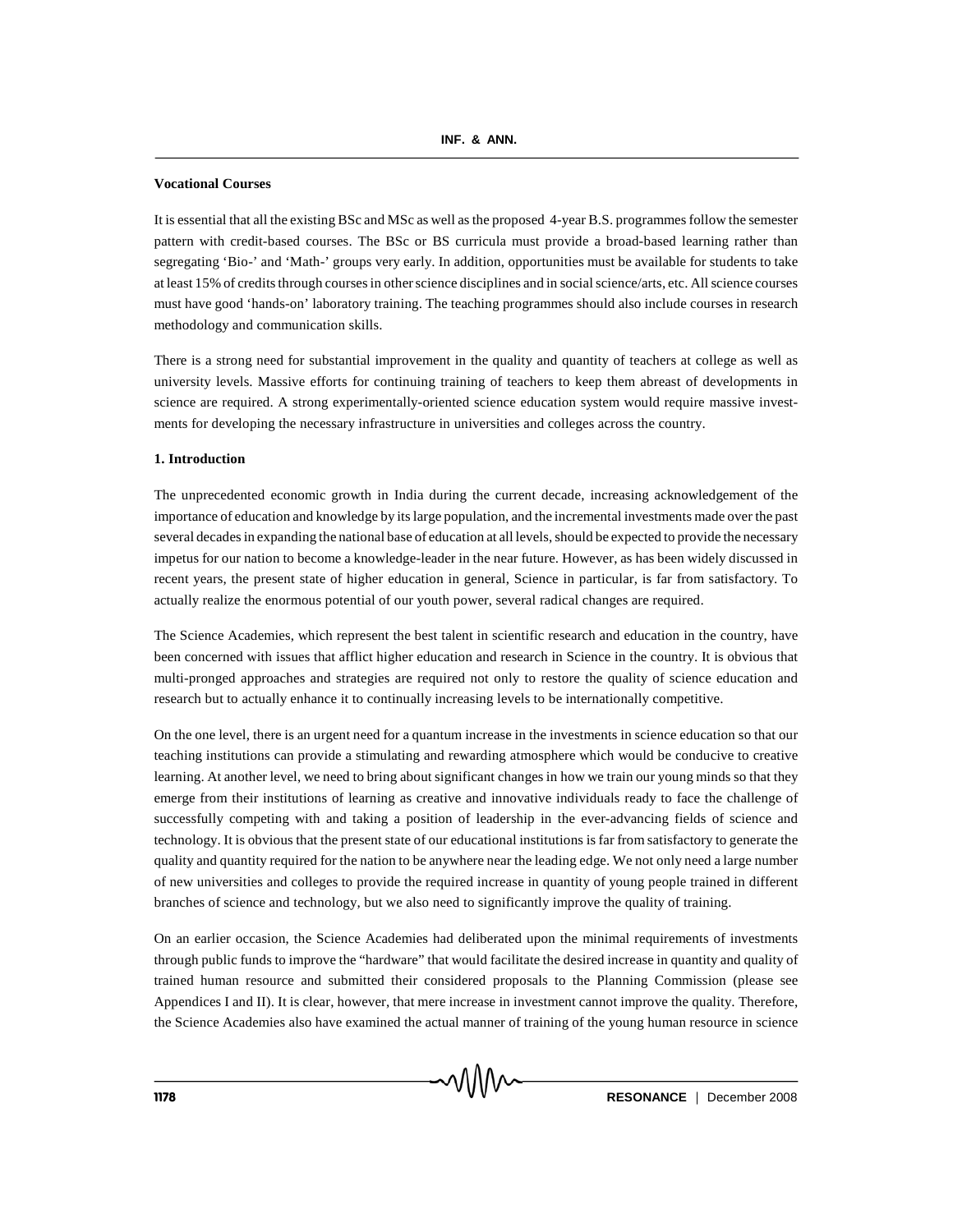and technology. A Discussion Meeting, jointly sponsored by the three Science Academies, was held at Bangalore on 24 May 2008. This was addressed by the Presidents of all the three Academies and was attended by Vice-Chancellors of several universities, Directors of IISERs, representatives of Directors of IITs, and a large number of science educationists and researchers from different parts of the country. A large number of them participated in the day-long discussions. The present report has been prepared on the basis of these extensive discussions.

## **2. The Existing Basic Science Teaching Programmes**

A student enters the science stream of learning during the later part of school education, the +2 stage in the current pattern. The state-funded higher secondary education system, although in need of much improvement, has nonetheless contributed significantly to the volume of students receiving their higher secondary  $(10+2)$  certificate with basic sciences as major subjects.

The most common pattern prevalent all over the country for post-school  $(10+2)$  teaching programmes in basic sciences requires the students to go through a 3-year BSc course followed by a 2-year MSc course before they can join a PhD programme.

The BSc programmes offered in different central/state/private universities have several variations. Most of them follow the annual system, although a few have switched over to the semester pattern. The BSc (pass) degree typically involves study of a pre-defined combination of three subjects in all the years, although in some cases during the third year of BSc, only two subjects, out of the three studied earlier, are taught. Several universities offer Honours at BSc: in this case, the student studies a pre-defined set of three subjects in the first two years and only one subject in the third year for Honours (or Major) in that subject. In some universities, the Honours subject is defined in the first year of BSc itself such that the student studies three subjects all through the three-year course but with greater emphasis on the subject chosen for Honours. In yet another variation, some BSc degrees involve study of only one subject all through the three years.

In most of the universities, the three-subject combination at BSc is compartmentalized among three major science streams, viz., the 'Bio' (or 'Medical') group, the 'Maths' or 'Physics' (or 'non-Medical' or 'pure science') group, or the 'Geo' group, with little freedom for the students to learn across these groups. For example, those opting for 'Mathematics' or 'pure Science' stream, study Physics, Chemistry and Mathematics or Statistics or Computer Science but nothing of Biology while those opting for the 'Biology' stream cannot study Physics, Mathematics, Statistics or Computer Science, etc.

On completion of the BSc degree, the student seeks admission to the 2-year MSc (annual or semester) often with a specialization in the final year. A majority of the MSc courses are also confined to one subject only, with the possibility of a student opting for a particular branch within the subject as 'special paper' or 'major elective'. Barring a few cases, there is hardly any avenue available for students to learn something outside the subject in which they qualify for the MSc degree. In most cases, there is only a little component of research in the MSc curricula. Some institutions have also started integrated MSc-PhD programme for BSc degree holders, with a provision for graduation with MSc degree after successful completion of the course work.

The newly instituted IISERs and a few other universities/colleges have, in recent years, started 5-year integrated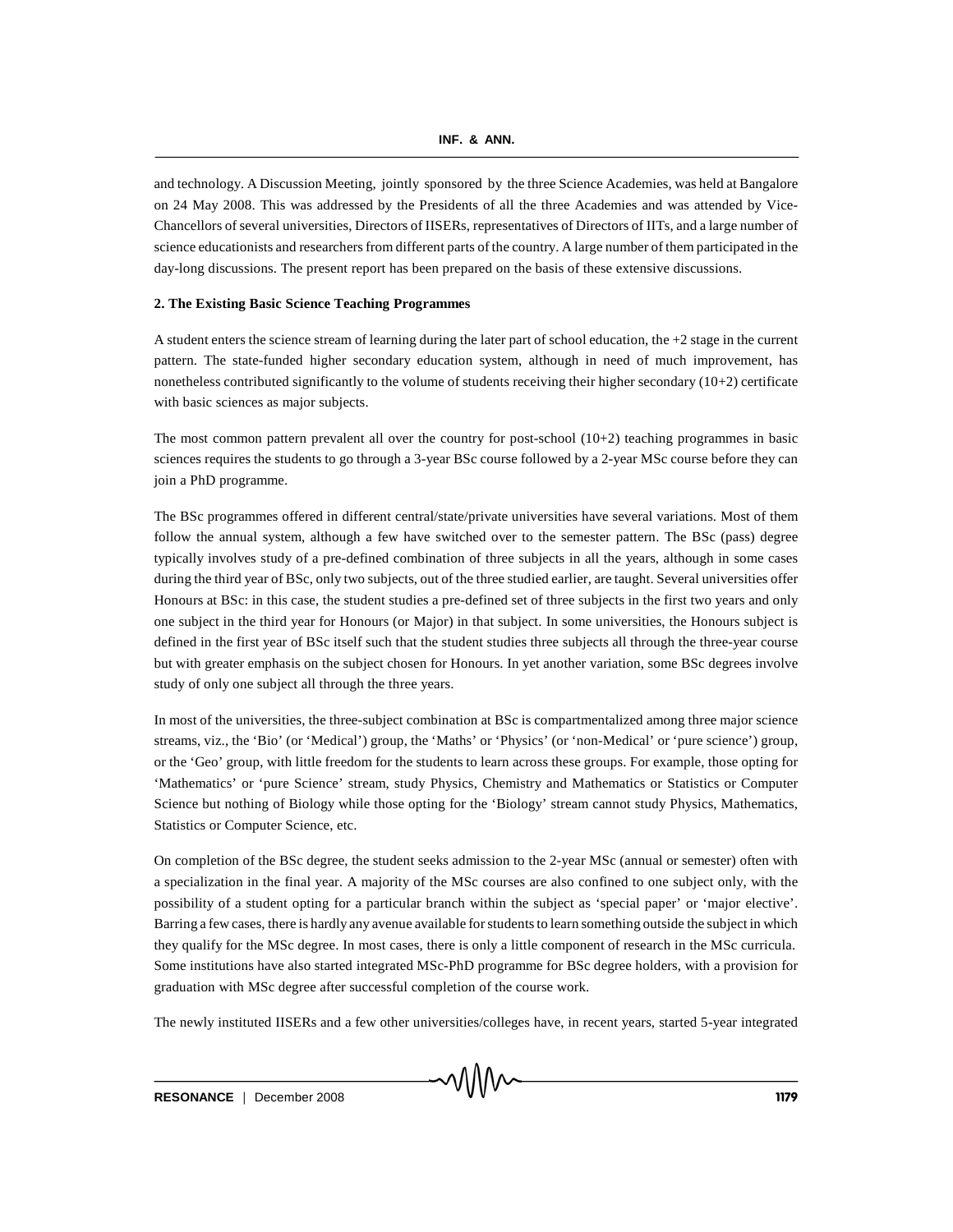MSc programmes in which the student gets admitted after the +2 stage. These courses are better organized in terms of the broad-base and flexibility of course combinations that a student can choose from. These courses provide scope for some 'hands on' experience of research.

For a variety of reasons, most of the existing BSc programmes provide only little of actual laboratory exercises and little scope for any exploratory ("soft" research) activity on the part of the student. Consequently, students hardly learn "how to practise science".

## **3. Limitation of the Present System**

In terms of our present structured (school to college to university) education system, the undergraduate science education (BSc) is expected to:

1) Prepare students to take up an academic/professional career requiring more specialized learning/training at the post-graduate level. This stream is expected to provide the pool of well-trained teachers/researchers and thus the BSc degree is to be followed by MSc, which for those desiring to pursue a career in teaching at higher levels and/ or a career in research needs to be followed by PhD.

Or 2) Provide training to students so that they may find gainful employment (self- or otherwise) – BSc may be a terminal degree in such cases or may require a diploma in specific field/vocation.

In recent years, a substantial increase in the number of students at the higher secondary level, resulting from the much-desired awareness for learning and also because of growth of the country's population, has led to a mushrooming of privately run schools. The generally poor funding of state-run schools on the one hand, and a lack of rigorous monitoring, and the unwillingness of the management of private schools to reinvest in the system on the other, have been detrimental to quality education at the higher secondary level. The science stream of school education has suffered the most due to these factors. Another drawback of the science education curriculum at  $10+2$ level is its highly compartmentalized structure into the Physical Sciences and Biological Sciences streams. A student of the former category can graduate by studying only mathematics, physics and chemistry as science subjects, along with one language course and one additional subject which could be, for example, physical education. Similarly, for a student of the Biological Sciences, the common choice is to go for biology, chemistry and physics with any additional subject and a language course. The biology students do not study mathematics and vice versa. Moreover, in recent years, specialized subjects such as biotechnology, bioinformatics, information technology and computer science, etc., are being introduced as substitutes for the fundamental subjects like biology, physics or mathematics. This practice is hollowing the foundations of a core science education. Instead of introducing these specialized courses, the need of present times is to ensure that students learn all basic courses of science, viz., physics, chemistry and biology, in addition to mathematics. This would enable them to adapt to the changing scenario of science education in which the rigid disciplines of the past are diminishing rapidly.

The avenues of higher education available to these school science graduates of the country to continue in S&T, whose numbers run into several lakhs per year, fall into several categories such as:

1) A four-year professional course in engineering (BTech./BE) offered by IITs, NITs and the state and privately run colleges.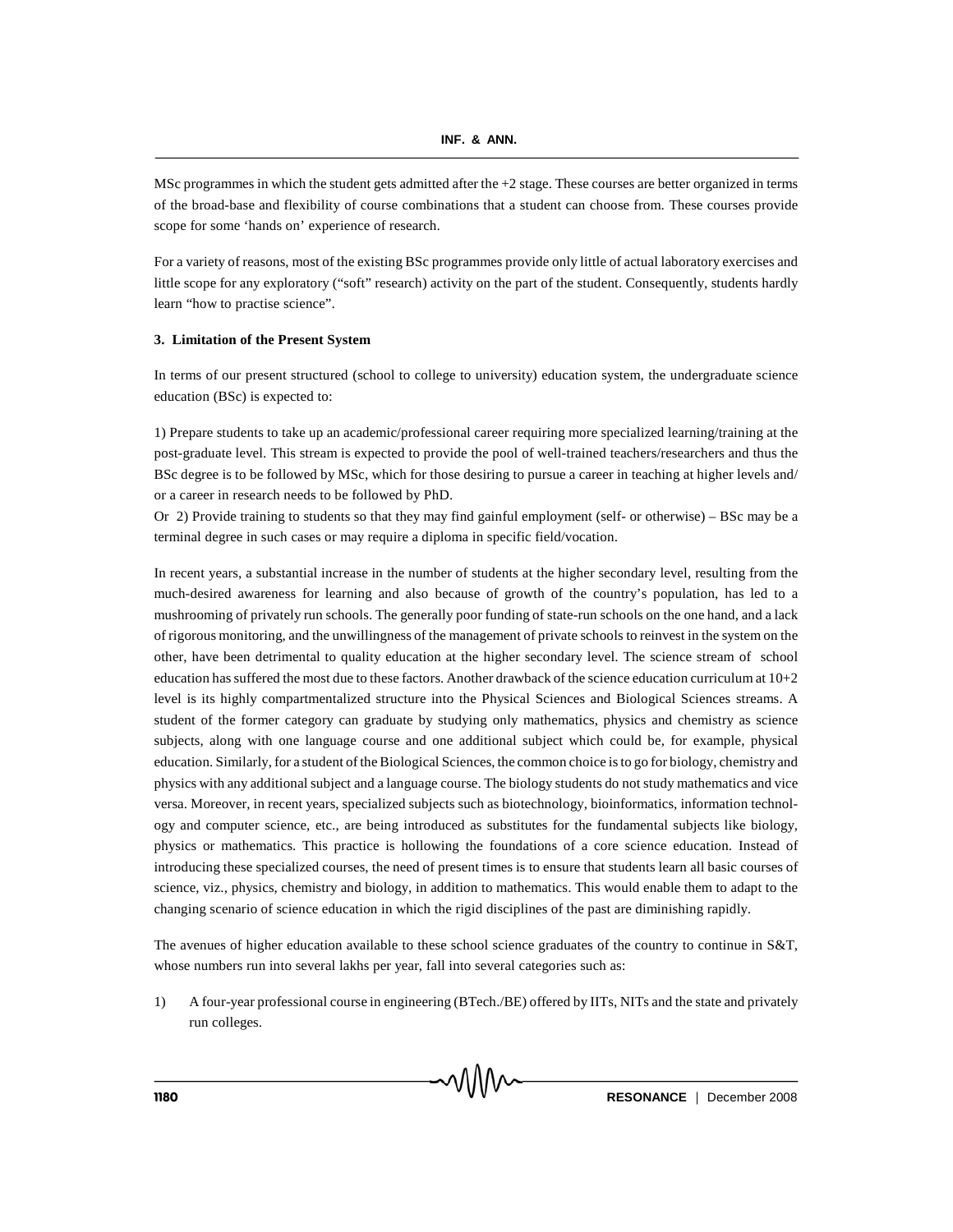- 2) A four and a half-year (+ 1 year internship) medical degree (MBBS) offered by the central, state and private medical colleges.
- 3) A five year Master of Science (MSc or MS) course offered by some of the IITs, all IISERs and a few central/ state universities.
- 4) A three-year Bachelor of Science (BSc) course, usually with a clear bifurcation of physical science and biological science streams, offered by central and state universities and a myriad of colleges. This is followed by a 2-year MSc.

While a small fraction of the graduating higher secondary students get the opportunity to avail option #1, or #2, and still fewer the option #3, a majority of them either drop out of a career in S&T or go for option #4, which culminates in a BSc degree. However, the poor structure of BSc programmes, compounded by poorer teaching and facilities, fails to prepare the students for a gainful employment or launch a promising academic career. This, combined with the unprecedented demand for engineering, and to some extent for medical graduates, is steering a large number of higher secondary science students to take option #1, although only a fraction of them actually succeed. More unfortunate, however, is the fact that a majority of those who succeed in this option actually end up in private engineering colleges, which have mushroomed all over the country but have very limited facilities and capabilities. Obviously, most of these institutions do not offer a meaningful engineering/medical education. Thus a large proportion of students graduating from such engineering colleges face great difficulty in finding employment even with much lower remuneration than those graduating from the established seats of learning such as the IITs and NITs.

The present system of science education at post-school level thus fails to fulfil the basic objectives because:

- It does not provide a holistic learning of sciences due to paucity of time and rigid course structure;
- The compartmentalized learning does not adequately prepare the student, either for research or for pursuing a career requiring general skills in science;
- In most institutions, the student is required to select the honours/major subject at the time of joining a BSc programme before realizing his/her real interest in the subject;
- There is little training of young students in methods of scientific enquiry;
- There is almost complete neglect of Humanities in most of the BSc curricula across the country;
- Lot of time is wasted every year because the actual teaching time is just about 6 months a year. The summer months are rarely utilized in a meaningful manner. Further, after finishing BSc, the students waste about 6 months in securing admission to MSc (often after writing yet another set of entrance examinations);
- The Master's course that follows the BSc programme significantly overlaps with BSc curricula, which makes the students disinterested;
- Typically 10 or more years are required after school to get PhD. This makes the choice of a career in science less attractive to young children and their parents, because other fields provide more rapid employment opportunities;
- The switchover from science to technology/engineering and vice versa is generally not possible due to the unequal durations of BSc (3 years) and BTech. (4 years) programmes.

While the above problems stem partly from poor pedagogy and poor infrastructure at the colleges/universities, a major part relates to the way our teaching programmes are structured.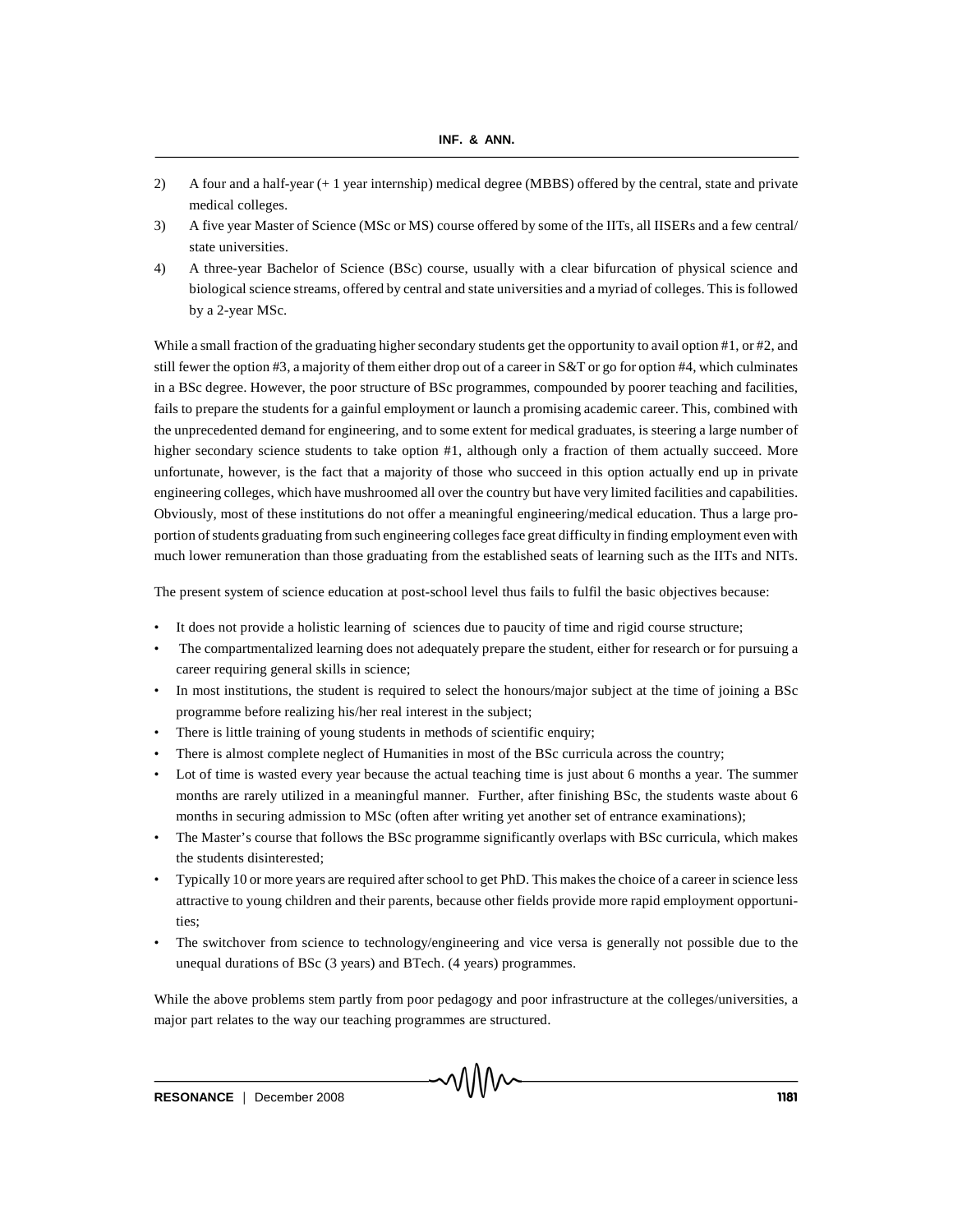The rigid bifurcation insisted upon at the first non-professional science degree course (BSc), is severely limiting the competence of our country's science graduates in the current global scenario of interdisciplinarity. An extreme of this compartmentalized education is the introduction of specialized courses like those in biotechnology, genetics, bioinformatics, nanotechnology, etc., at BSc level. In most of these programmes, the students hardly learn the basic science part and thus remain incompetent for basic as well as technological applications.

It is clear that the contemporary cutting edge questions in life sciences cannot be solved without knowing the concepts, tools and techniques employed by professional physicists and chemists and without developing adequate computational and mathematical skills. It becomes extremely difficult to demarcate specific subject boundaries in many emerging areas of science and technology, like those in smart materials, nanomaterials, micro (molecular) electronics, biotechnologies, biosensors, etc,. More broadly, it is difficult to distinguish between electronics and physics, materials science and chemistry, and between biology and biomaterials. Without understanding the basics of one field, it is no longer possible to exploit the possibilities offered by another. One of the major reasons for the relative poor innovative R&D activity in the country indeed is the lack of in-depth interdisciplinary teaching and the required level of flexibility in moving from one discipline to another.

#### **4. The Country Needs Flexible and Multi-Choice Education System in Sciences**

In view of the great diversity of socio-economic, cultural and political structure of India, it is not possible to meet the highly varied educational requirements of its increasing numbers of youth through any one system of course structure. It is clear that India contributes substantially to the pool of youth in the world and its share will increase in coming years. To harness this enormous potential in youth power, it is essential that we prepare our new generations well to meet the existing and emerging challenges so that not only are their aspirations satisfyingly fulfilled but the country as a whole can indeed become a knowledge power.

The rather monolithic structure of our current under-graduate and post-graduate teaching programmes has failed to prepare youth with qualifications required even in current times. This failure would only magnify in coming years unless our education system is radically and urgently changed to provide the much needed flexibility as well as integration.

There are varied ambitions and reasons for a student to seek admission to the science stream at post-school level. It is unfortunate but true that a majority of students enrolling for a BSc degree across the country do so because they fail to get into a professional stream. Only a small proportion joins the BSc programmes by choice. If our BSc teaching programmes were really challenging and better organized, many of those who initially drifted into this stream without a choice, would subsequently begin to enjoy what they are studying and thus turn into creative individuals. Unfortunately, the present dispensation often frustrates even those who came to this stream initially by choice.

Any change in the existing archaic system of science education must take into consideration the diverse requirements of the aspirants as well as the highly disparate capabilities of the range of academic institutions that are engaged in imparting such education.

The students' expectations can be broadly grouped into the following: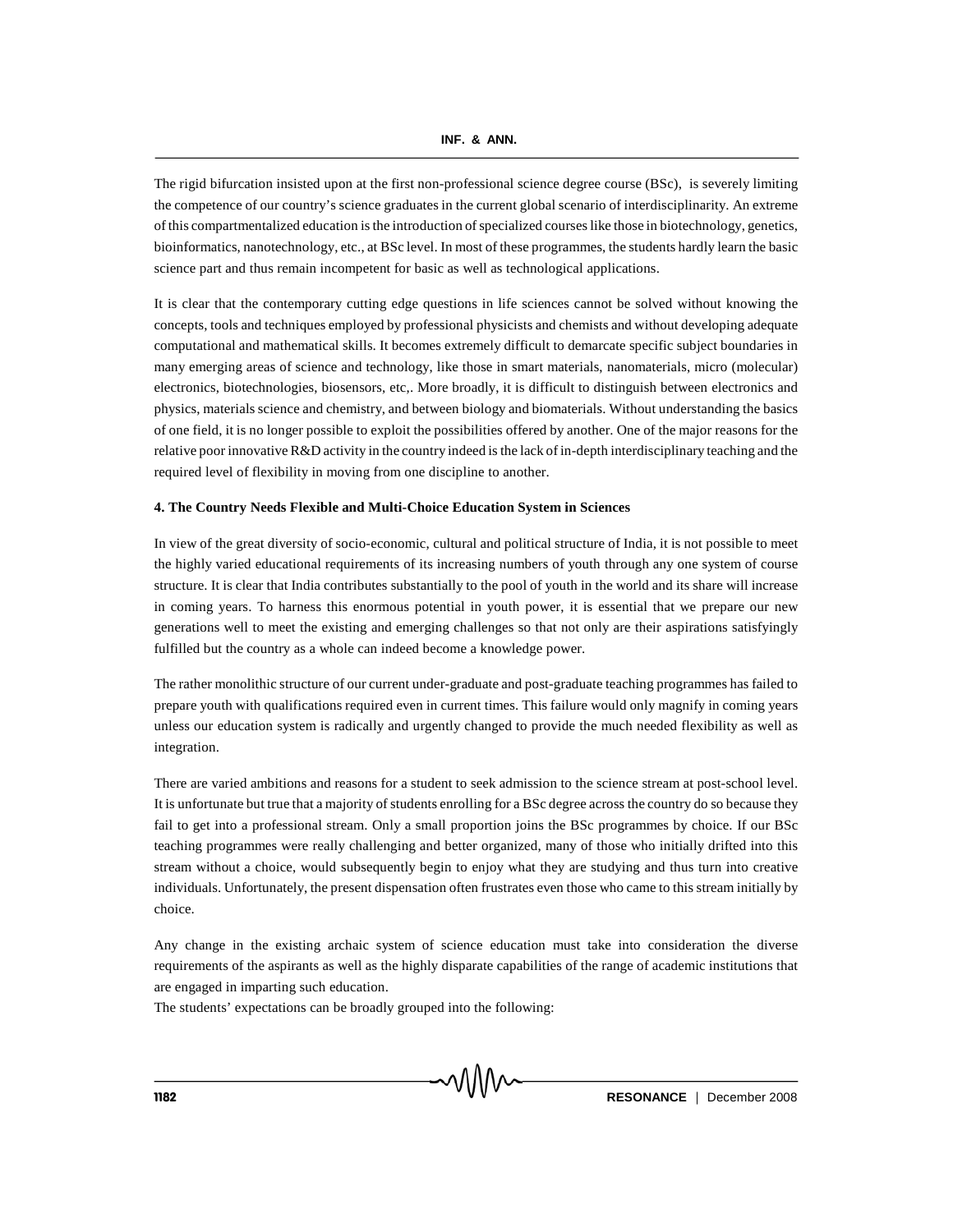- 1. Most students who join the science stream as under-graduates are neither willing to nor capable of finally taking up an academic career (R&D and/or teaching). For a large number of students, the Bachelor's degree would be the terminal degree and therefore, it should prepare them to earn their livelihood respectably, through jobs (private or public), business, etc.
- 2. Those who wish to choose science as a career (moving into R&D activities and/or teaching or science administration) need to go for PhD.
- 3. Appropriate vocational training courses should be available for those holders of Bachelor's degree who are inclined to be vocationally creative.

The range of academic institutions is also very wide in terms of expertise and capabilities of their academic and other support staff on the one hand, and available facilities and funds on the other:

- 1. Some research institutions have highly competitive and accomplished faculty and good infrastructure. However, while most of them have PhD programmes, only a few have PG programmes and almost none of them are involved in UG teaching.
- 2. The newly established IISERs and the IITs or NITs are better endowed in terms of infrastructure, faculty and academic/administrative autonomy.
- 3. Several of the central and some of the state university departments have long-standing programmes of UG and PG teaching; however, the quality of infrastructure and faculty is, by and large, not up to the required level. Many of the central universities offer only PG and PhD programmes, while some also offer UG programmes in their science departments. Each university has different sets of rules and regulations but the individual departments do not have the desired levels of academic autonomy.
- 4. Many state universities provide affiliation to large numbers of colleges scattered around the geographical area of the given university. These colleges have a wide range of infrastructure capabilities, ranging from very poor to tolerable, but they are bound by the common academic and administrative procedures defined by the affiliating university. In addition, depending upon the geographic locale, e.g., urban vs rural or semi-urban, the overall quality of facilities and capabilities also varies, although the student population, in terms of their academic capabilities, need not vary in the same proportion.
- 5. A large number of colleges (imparting UG as well as PG education) have been recognized by the UGC as autonomous colleges. They have some degree of academic and financial autonomy although their degrees carry the name of an affiliating university.
- 6. A large number of institutions (private as well as public) have been recognized as "deemed to be university" or private university. They enjoy considerable autonomy and often can develop good infrastructure but in the absence of the required level of academic audit, the quality of education imparted at many of them is below the minimal expected levels.

The categories 4-6 contribute maximally to the pool of graduates produced in the country. Given the wide disparities between different types and centres of learning and the varying requirements of the students, it is obvious that no one pattern can meet all the requirements. We need to provide for different programmes that cater to different needs and can be imparted by institutions of varying capabilities. There has to be a greater degree of autonomy and flexibility with a more powerful and vigilant performance audit of the institutions.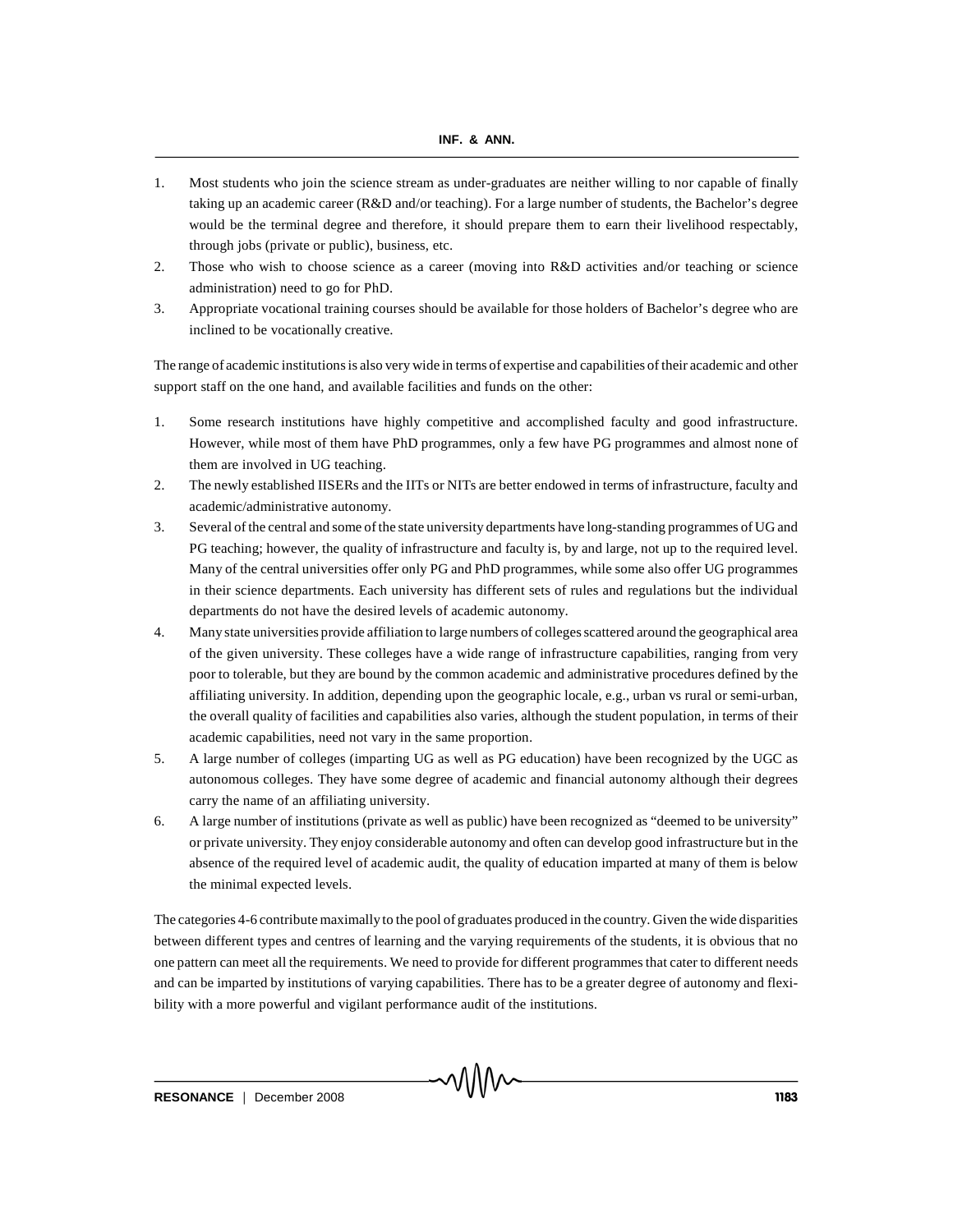# **5. Proposal for Introduction of a 4-Year Post-School BS Programe followed by PhD**

Keeping in view the above considerations and following extensive discussions, the Science Academies are of the view that the country needs to introduce a Four-year BS programme following which, the successful graduates can directly join PhD programmes. Some of the obvious advantages of the 4-year BS, which provides eligibility for enrolment into PhD programmes, are the following:

- Compared to the 3+2 years of BSc and MSc programmes, a continuum of 4 years provides for better timemanagement for teaching in a holistic manner. This would permit a broad-based training (including in humanities or other fields of individual choice) of science graduates, which is essential for developing a true knowledge society.
- Students (and parents) do not need to worry about one more entrance test and they may have better options for jobs after 4 years than after 3+2 years under the present system.
- The 4-year BS programme has international equivalence and many of the bright young students, who opt to study abroad because of the reduced time and greater flexibility, would find it equally good within the country and this would reduce "brain-drain".
- Since the BTech./BE courses are of 4 years' duration, the 4-year BS programme would facilitate the possible switchover from science to technology/engineering and vice versa.
- Any deficit in the 4-year programme in relation to PhD-related research can be taken care of in the course work for PhD.
- In the short term, such a 4-year BS programme may be a high quality preparatory first part of a research programme leading to a PhD. Over a longer term (say 10 to 15 years) it can replace the present 3-year BSc and be regarded as being as attractive as a BTech, because such graduates may have wider employment opportunities on account of much better training in science.

# **6. Flexible and Multi-choice UG and PG Science Education Programmes**

While it is widely agreed that a 4-year B.S. programme offers a better, and therefore, preferable pattern, it is also clear that given the above noted wide disparities and local constraints, the country should have multiple models for post-school science education so that prospective candidates can choose what they prefer from amongst those available. Accordingly, the following multiple modes are suggested:

- 1. A new 4-year BS programme which permits entry to PhD programmes, without the need for a Master's degree;
- 2. The existing  $3$ -year BSc + 2-year MSc + PhD;
- 3. Integrated or dual-degree PhD programme for the 3-year BSc degree holders;
- 4. The 5-year Integrated MSc programme (as in some universities and IITs and in IISERs) for the +2 qualified students followed by PhD.

The following provides some general guidelines about each of the above programmes. *The 4-year Bachelor of Science (BS) programme (new proposal)*

1. Those passing out of the +2 level in science stream will be eligible for admission. On successful completion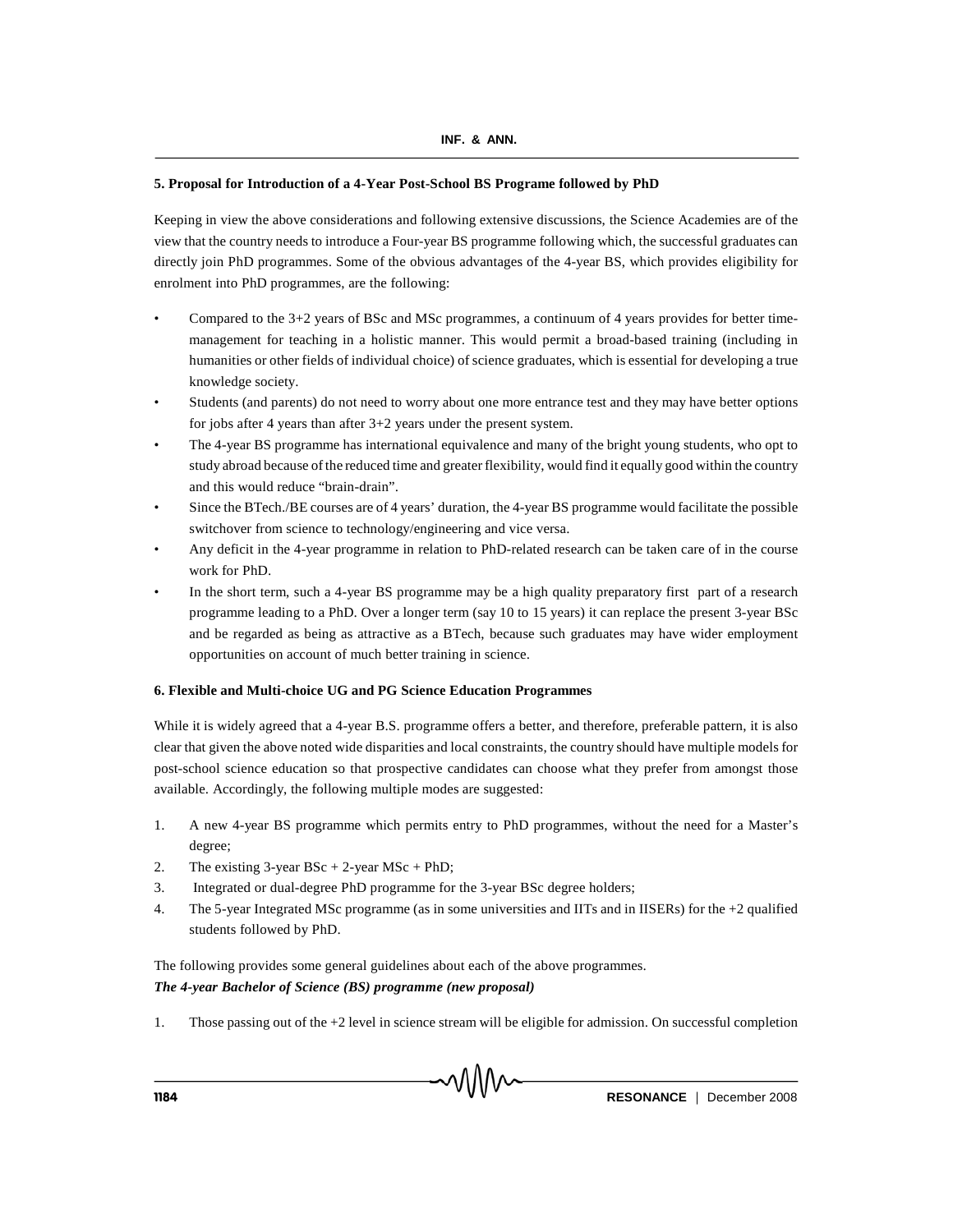of the 4-year course, they would be eligible for seeking admission to PhD programme, since it is expected that the 4-year period would prepare them as well as or better than the conventional 3-year BSc + 2-year MSc courses and any deficit can be made up by course work during PhD.

- 2. The BS/BTech. degree holders can switch over to PhD in areas of science different from their Major/Honours subject as well as in Engineering/Technology if they qualify in the relevant tests, etc.
- 3. The BS programme would be a credit-based semester system in all engineering/science colleges/institutions.
- 4. BS students will opt for a Major subject in the last two years.
- 5. There should be transfer of credits from within and between institutions.
- 6. Students in final year of BS should be eligible for NET and equivalent tests.

The common core courses during the first four semesters should cover basics in:

- **Mathematics**
- **Physics**
- Chemistry
- **Biology**
- Earth Sciences
- Humanities and Social Sciences
- Computing skills
- Communication skills
- Workshop practices
- Laboratory practices

Subsequently, the BS students would acquire substantial knowledge/skill in one subject (Major) and get additional training in at least one more subject (Minor). The students would be exposed to research early on, through term papers and projects.

It is important to emphasize that everything need not be taught and the basic philosophy should be to arouse the curiosity of students and encourage them to undertake projects on various topics. Emphasis should be on learning and research. Overall, there should be a multi-disciplinary training.

Additionally, it is very important to have courses which inculcate a sense of societal responsibilities, a spirit of teamwork and innovation, and leadership qualities. Programmes such as NCC, NSS, sports, outreach and lectures on history of science are ideal to achieve these goals. In addition, a critical and balanced approach to an account of the Indian Heritage in the sciences, mathematics and technology, accompanied by an appreciation of our art, literature and culture, need to be developed and communicated to students.

A general model for distribution of credits in different subjects during the 8 semesters of this programme is given in Appendix III. Appendix IV provides further suggestions/explanations about the proposed 4-year BS programme.

# *PhD Programme Following the 4-year BS.*

1. The first year of PhD should be largely devoted to course work (deficit courses as well as advanced course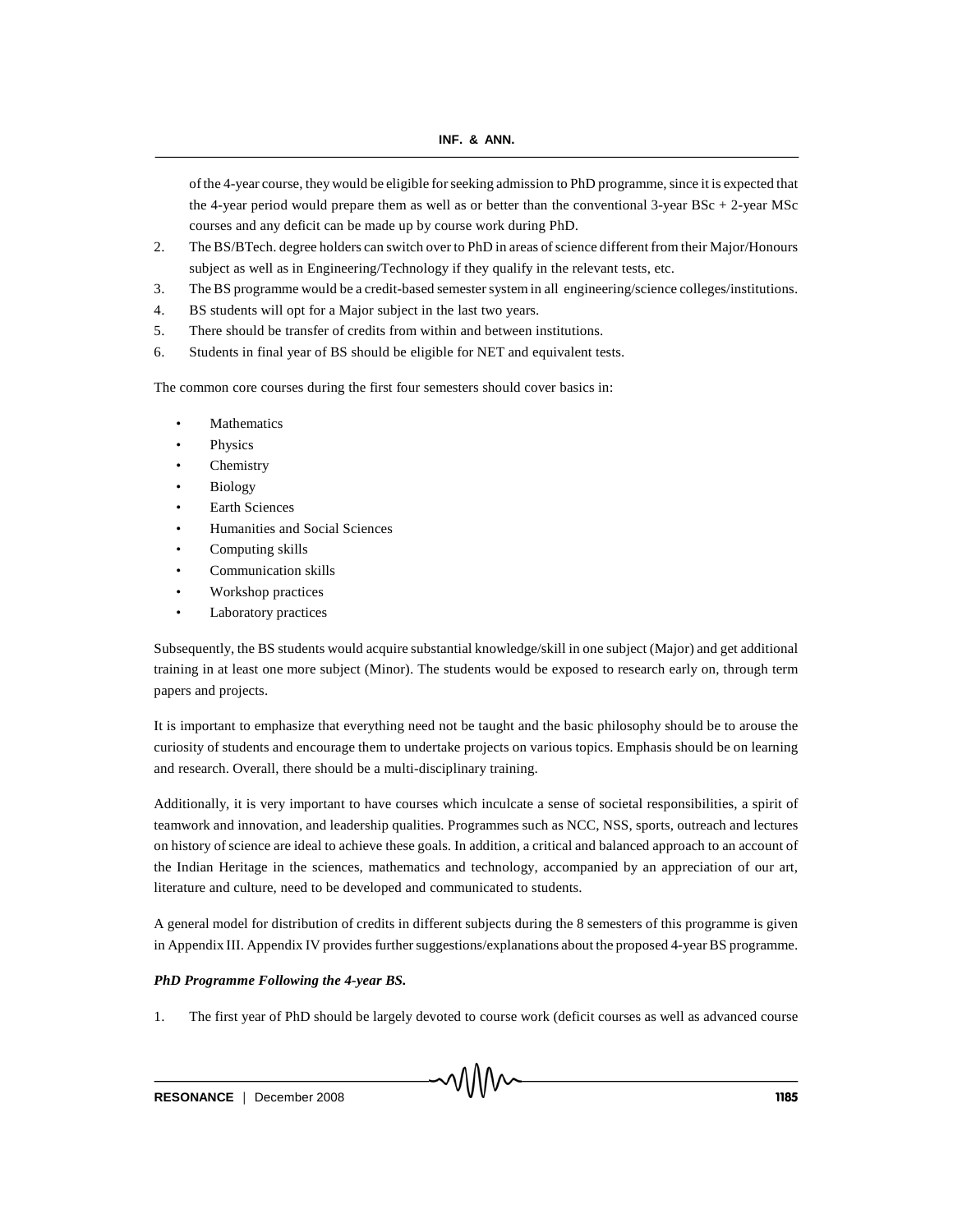in the specific area of research), with the combination of courses being selected in consultation with an Advisory Committee.

- 2. Completion of PhD would entitle the candidate to get a dual degree: MSc as well as PhD.
- 3. Those who wish, may exit with an MSc degree after successful completion of course work and a dissertation.
- 4. BS and BTech. can be equivalent for crossover for PhD in science and technology/engineering.
- 5. Flexibility to be provided for time required for completion of the course work and for selecting combinations of courses.
- 6. It is desired that each doctoral candidate publishes at least 2–3 original research papers in peer-reviewed journals prior to submission of the PhD thesis.

### *Restructuring of the Existing Three-year BSc and 2-year MSc Courses*

In view of the diversity of needs of students and the capability of teaching institutions, it is desired that the existing 3+2 pattern of BSc and MSc courses may also continue for some time. However, as discussed earlier, these courses need to be restructured to provide integrated learning, rather than making the students specialise too early without being adequately exposed to the basics. Therefore, the following measures, which can be implemented by institutions ranging from those with limited infrastructure to those which are better endowed, are suggested in order to improve the quality of teaching and learning in the conventional BSc and MSc courses

- 1. Semester system: A semester system with internal class assessment (30–50%) followed by end-semester examinations (70–50%) should be followed since credit-based courses allow flexibility in combinations that a student may select out of several possibilities.
- 2. First year of the three-year BSc programme should include courses in all major disciplines of Sciences, so that all students learn the basics of 'physical', 'life' and 'earth' sciences. These courses should advance the student's understanding beyond what is expected to have been learnt at the +2 level. 'Deficiency' courses may need to be planned for those who may not have studied Mathematics or Biology at the +2 level.
- 3. In the second year, a student may select three main subjects; however, about 15–20% of credits should be earned through courses from other streams (e.g., a student of 'Physics/Maths' stream may take some courses in Biological/Earth sciences and vice versa).
- 4. During the third year, a student may select one subject (Major or Honours subject) out of the three studied in the second year. Again, 15–20% credits should be obtained through courses in other streams. These should also include courses designed to improve "skills" like computer programing, statistics, instrumentation (optical/electronic), etc.
- 5. 'Interdisciplinarity' should not be at the cost of 'classical' concepts in any of the core subjects, which need to be identified and carefully included.
- 6. The course contents (and teaching) should be geared to develop concepts rather than merely provide 'information' for memorizing.
- 7. The field of biology has expanded enormously in the last few decades and will continue to expand for a few more decades. The perceived potential of several of the so-called 'modern' areas in Biology has led to introduction of specialized courses like biotechnology, bioinformatics, genetics, etc., at the under-graduate level as well. However, in the absence of integrative learning of basics of biological systems and adequate laboratory work, such courses, in general, produce large numbers of graduates with little knowledge, and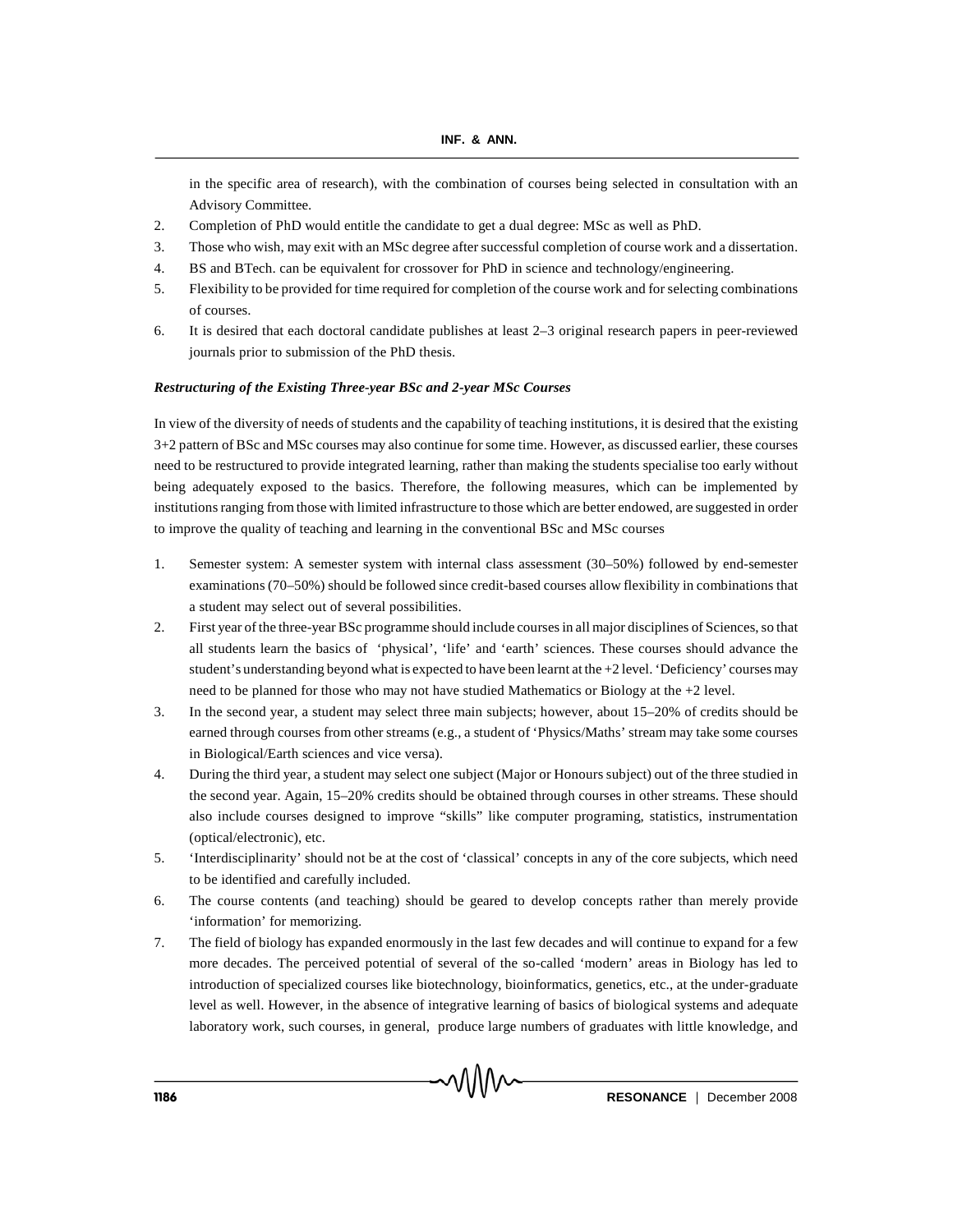therefore, mostly unemployable. Therefore, BSc degrees in such specialized subjects (e.g., biotechnology, bioinformatics, genetics, nanotechnology etc.) must be stopped.

- 8. All science courses must include 30 to 40% credits in laboratory and field work (where applicable as in Earth sciences and some areas in Biological sciences) and the laboratory exercises should be planned in such a manner that students have opportunities for 'hands-on' training, and a certain proportion of practicals should be 'open-ended' so that students can learn to be innovative/exploratory. The 'open-ended' exercises may also be in form of 'projects', which should include, besides actual study, preparation of a formal report. Care must be exercised to ensure that the practicals do not become 'rituals' or 'demonstrations', and project reports do not get 'copied' from one batch to the next. Adequate laboratory facilities and competent teachers are essential to ensure student's continued interest in learning and practising science.
- 9. It is also desirable that all students learn language, at least from the viewpoint of presentation of data, etc., in scientific reports/papers. In addition, the students should be encouraged to take some extra credits through courses in history of science in ancient and modern India, and/or in fields of Arts, Social Sciences, Performing Arts, etc., to help develop a more integrative personality.
- 10. To encourage communication skills, each student should be required to give at least one seminar on a current topic in the third year of BSc.
- 11. The MSc courses should also be semester- and credit- based and should include ~15% credits through courses outside their main subject. Depending upon the available expertise and facilities, special papers or major electives may be offered. The laboratory exercises must involve hands-on training rather than only demonstrations. Further, to inculcate the habit of asking questions and interpreting data, several of the experiments conducted by MSc students must be "open-ended" which do not have a pre-defined result.

#### *Integrated BSc-MSc course (5 years)*

- 1. In many situations, it may be desirable to have a 5-year integrated MSc course in which students enrol after +2 direct for the MSc degree. Such integrated courses have the advantage of maintaining continuity from one level to another thus avoiding lots of repetitions that happen in the two separate degree programmes. The time thus released can be effectively used for more wide-based learning and some research experience.
- 2. The integrated courses should be allowed only in University/College departments which are really active in research so that the students are exposed to quality laboratory exercises and research environment from first year onwards.
- 3. As suggested for the regular BSc (and MSc) courses, the integrated programmes must follow semester system with wide-based curricula and sufficient flexibility in selection of courses by individual students, keeping in view their own likings/deficits, etc.
- 4. Appropriate provision may need to be provided for exit, at the end of the third year with a BSc degree, to those students whose cumulative grades are below a certain point (e.g., equivalent to 60%) or for those who do not wish to continue to get MSc degree and feel that BSc may be their terminal degree. This will ensure that only those serious about higher studies continue to get MSc. Likewise, a provision of 'lateral entry' of bright students who completed a regular 3-year BSc degree into these MSc programmes also may need to be made.

## *Integrated PhD Programmes*

1. Institutions with good research capabilities may offer integrated or dual-degree PhD programmes for students who have successfully completed the 3-year BSc programme. The course work, equivalent to 3 semesters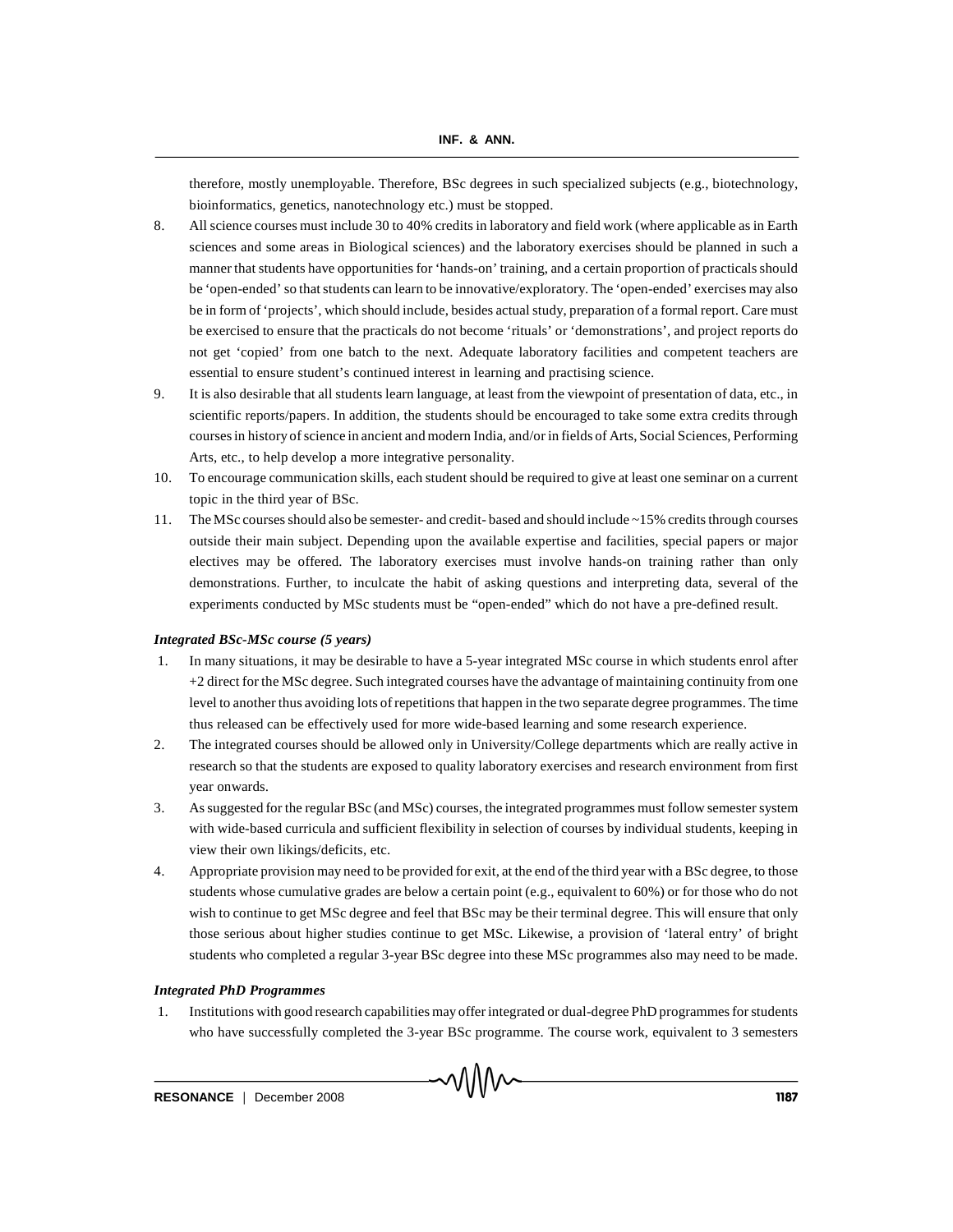(i.e.,  $\sim$  15 courses), should provide advanced learning broadly related to the field of study and deficiency courses, if required.

- 2. Option may be provided for exit, with MSc degree, after successful completion of the 2 years of course work and a research project.
- 3. Flexibility in time required for completion of a degree and in combinations of courses to be provided.
- 4. It is desired that each doctoral candidate publishes at least 2–3 original research papers in peer-reviewed journals prior to submission of the PhD thesis.

### *Technology/Engineering Courses for 3-year BSc Degree Holders*

- 1. The 3-year BSc graduates, who do not wish to pursue an academic career but have an inclination for technological applications, may join a 2-year BTech/BE programme. This will enable them to meet a variety of requirements in industry, defence and educational institutions where scientifically trained technical personnel are needed.
- 2. BSc graduates with a strong science/mathematics background would be ideal for a two-year BTech in computer science and engineering, electronics and communications engineering, biomedical engineering, biotechnology, etc.

## *Vocational Courses*

- 1. Appropriate vocational courses may be designed and introduced in areas that can provide direct employment. This may be based on a good analysis of local industrial and other requirements. Some general examples are: (i) Bio-Medical Laboratory Techniques; (ii) Bioinformatics; (iii) Biotechnology, (iv) Computer Applications (Hardware and/or Software); (v) Electronics, (vi) Laboratory Techniques (for Physics/Chemistry labs), etc.
- 2. In addition to the above, the various vocational training courses offered by the ITIs also need to be strengthened and diversified so that those getting trained in such courses can find meaningful selfemployment.
- 3. These courses need to be so designed that the students may be ready for gainful employment. These courses may be available to students after school (+2) or after 3-year BSc or the 4-year BS depending upon the nature and level of training and should provide a diploma certificate.

#### *Summary Recommendations*

In summary, as shown in the flow diagram in *Figure* 1, it is suggested that the following multiple options should be available to a student coming out of school through science stream:

- 1. 4-year BS
- 2. 3-year BSc
- 3. 5-year integrated MSc
- 4. Admission to PhD after 4-years of BS or BTech, with a provision for early exit with MSc/MTech degree, or dual degrees after completion.
- 5. Admission to PhD after 3-year BSc followed by 2-year MSc
- 6. Admission to PhD after 5-year integrated MSc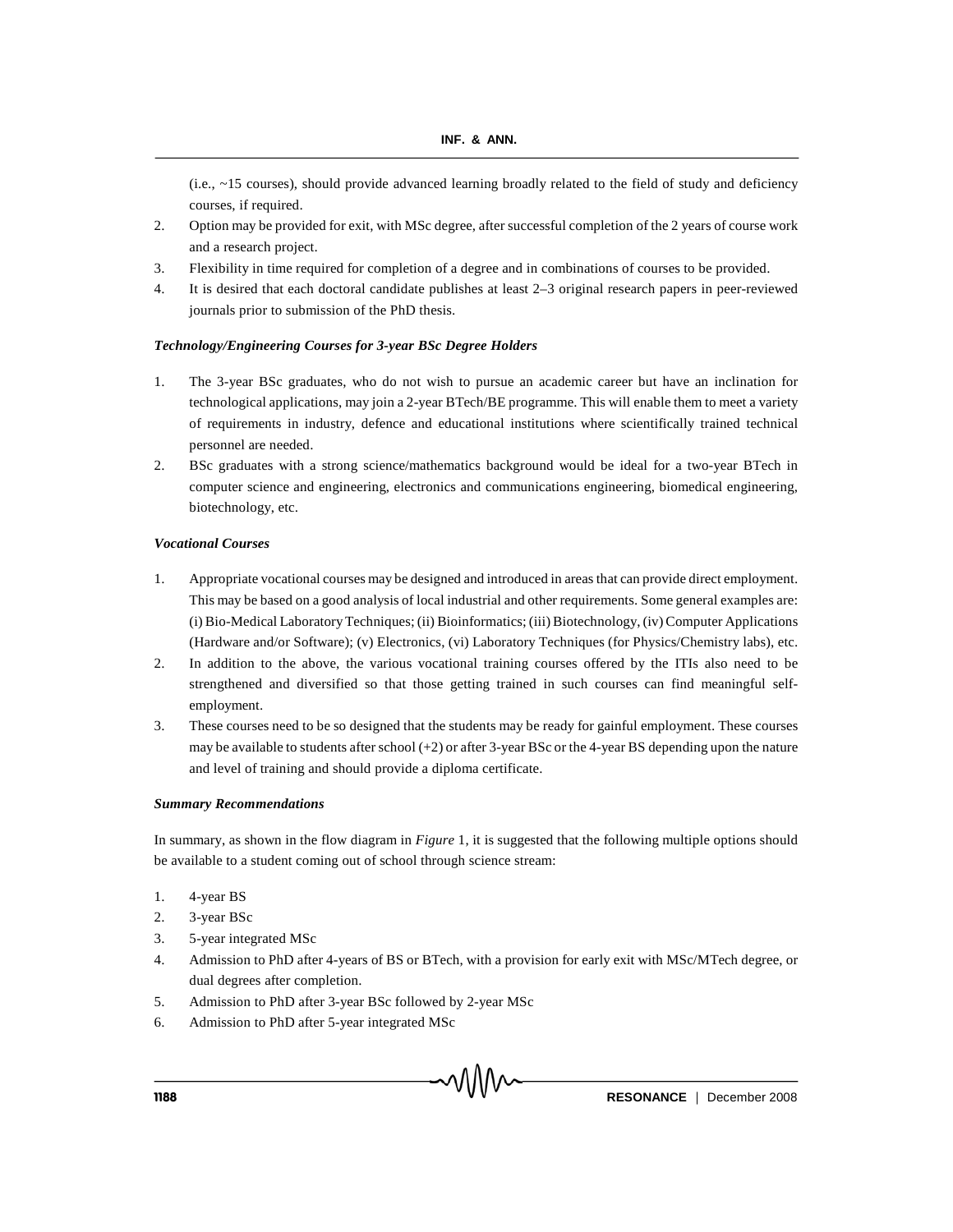



- 7. Admission to Integrated PhD after 3-years of BSc (MSc degree can be given along with the PhD degree).
- 8. Admission to vocational courses immediately after passing out from school or after Bachelor's degree.

# **7. Implementation**

While it may be desirable to have a uniform pattern of post-school education in the country, it is obvious that given the diversity in the needs of different students and the capabilities of different teaching institutions, a uniform pattern would fail to deliver the qualities of graduates required in different fields. Therefore, the different programmes suggested above may continue, for the time being, in parallel.

# *Some General Suggestions in This Regard are as Follows:*

The suggested 4-year BS programme must be introduced initially at only those institutions which have good ongoing research, PG and UG teaching programmes so that they can develop a good academic programme without major hurdles.

The large number of ill-equipped colleges spread across the length and breadth of India would find it difficult at this stage to implement the 4-year BS programme and to deliver the required level of excellence. Therefore, the 3-year BSc programmes with reorganized broad-based curriculum, should continue at these institutions. The better endowed university departments should take a collective responsibility to provide opportunities of higher learning to the students graduating from such colleges. While some of these institutions may continue or initiate integrated MSc-PhD programmes for the 3-year BSc graduates, others may continue with separate MSc and PhD programmes, as existing. However, the 4-year BS programme may be introduced at all institutions over the next 10 years.

The 4-year programme will be at variance with the present minimal requirement of MSc qualification (five years